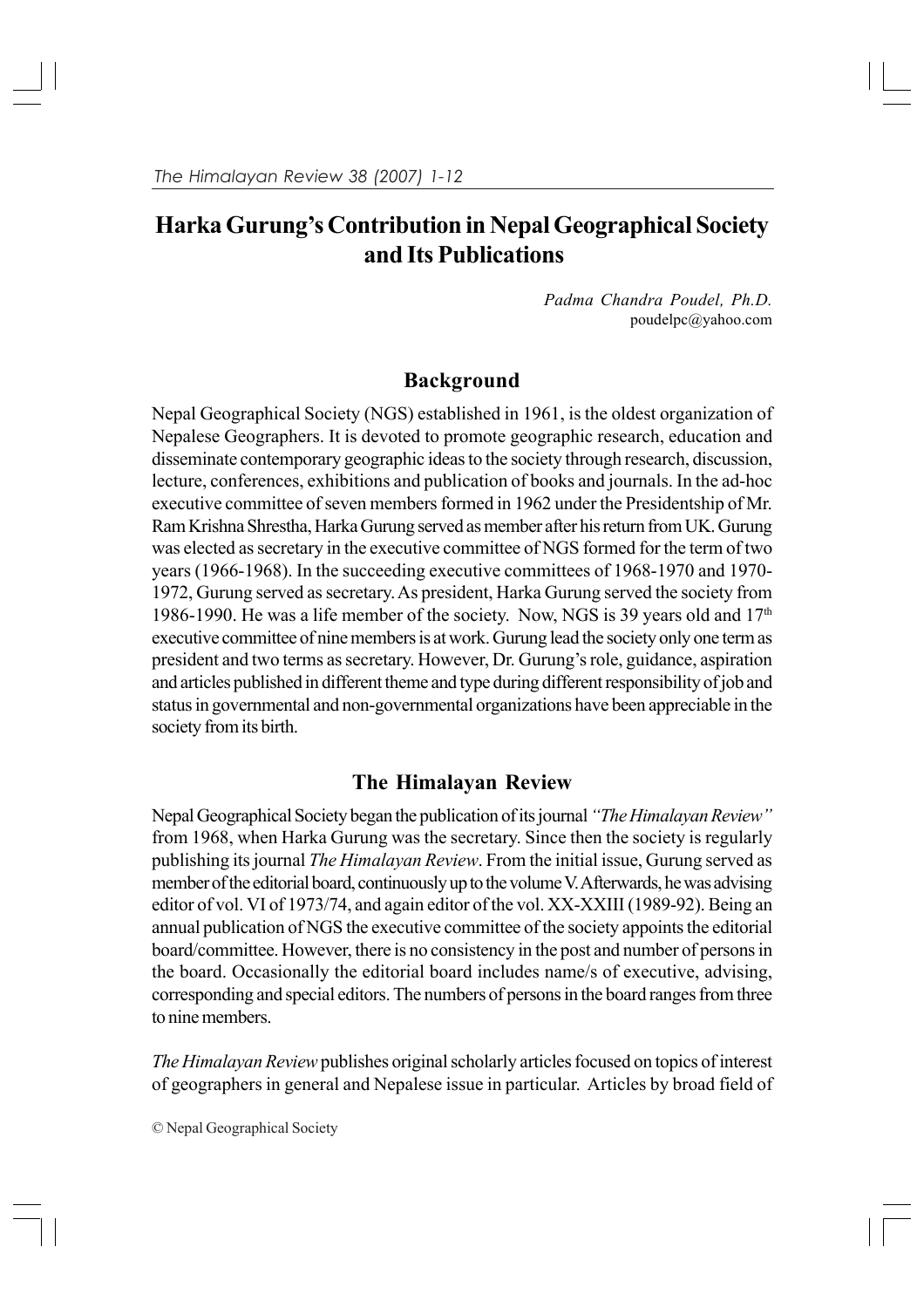geography, the maximum (9.4 %) are in agriculture, geomorphology, urban followed by geographic methods  $(7.7\%)$ , tourism  $(6.8\%)$ , climatology  $(6.0\%)$ , and  $5.1$  per cent each in environment, geography general, population and settlement. The minimum (1.7 %) are in remote sensing/GIS, social, political, nutrition (Subedi and Poudel, 2002). While writing a perspective of The Himalayan Review in 1980 Dr. Gurung categorically pointed out that "there are no articles on other important economic themes such as pastoralism, internal trade, tourism, medical geography or human ecology and geology, glaciology and plant geography (Gurung, 1980:48). By spatial focus of research work the maximum (39.3 %) are in Nepal in general followed by hill (34.2 %), other countries (9.4 %), mountain (7.7 %), geography general (6 5) and Tarai (3.4 %) respectively (Subedi and Poudel, 2002:3). Of the total (159) articles published up to 2005 the maximum (82.4 %) are research and 17.6 per cent review articles. In this journal only 11.5 per cent research articles are contributed by foreign writers whereas, all the review articles are the contribution of native writers (Table 1).

Out of 25 issues, contribution of the foreign writers is embodied only in 13 issues. By number of the articles the II-III volume is the leading and vol. XXXIII is the smallest. Span of pages in the journal ranges in between 28 (in 1985) to largest 132 (in 1996).Volume 33 is devoted to content of index (1968-2002) therefore; it contains only one article that appraises characteristics of the journal. Though, the number and size varies from volume I to VII the journal has continuously given space for the advertisement. Onward vol. VII advertisement appears occasionally. Because of low price in comparison to the printing cost and insufficient financial source, inclusion of advertisement had been compulsion for NGS to continue the journal. The journal priced Rs. 10 for the initial volume but the price of II-III volume was reduced half (Rs. 10 to 5). This price continued for ten years (1978). In 1979 price increased by four times (Rs 5 to20). After 5 years, in 1983, it was revised to double increase (Rs.  $20 - 40$ ). Nearly one and half decade (1983-1997) this price remained unchanged. The journal priced Rs. 100 for the vol. XXIX (1998). The latest price of the journal is Rs. 125.

#### **Contributions by Harka Gurung**

Besides, executive committee and editorial board Dr. Gurung presented himself as an outstanding and dynamic contributor of both research and review article in the journal of NGS. This journal publishes both research and review articles. A total of 159 articles have been published representing 131 research and 28 review articles up to volume 35-36. Out of 131 research articles only 11 are written in joint authorship. In total Dr. Gurung contributed ten research articles and six review articles in *The Himalayan Review*. Of the total of his research articles nine are of single and only one of joint authorship. Out of his ten articles six are related to physical geography, two populations and one each on tourism and general aspects (Table 2).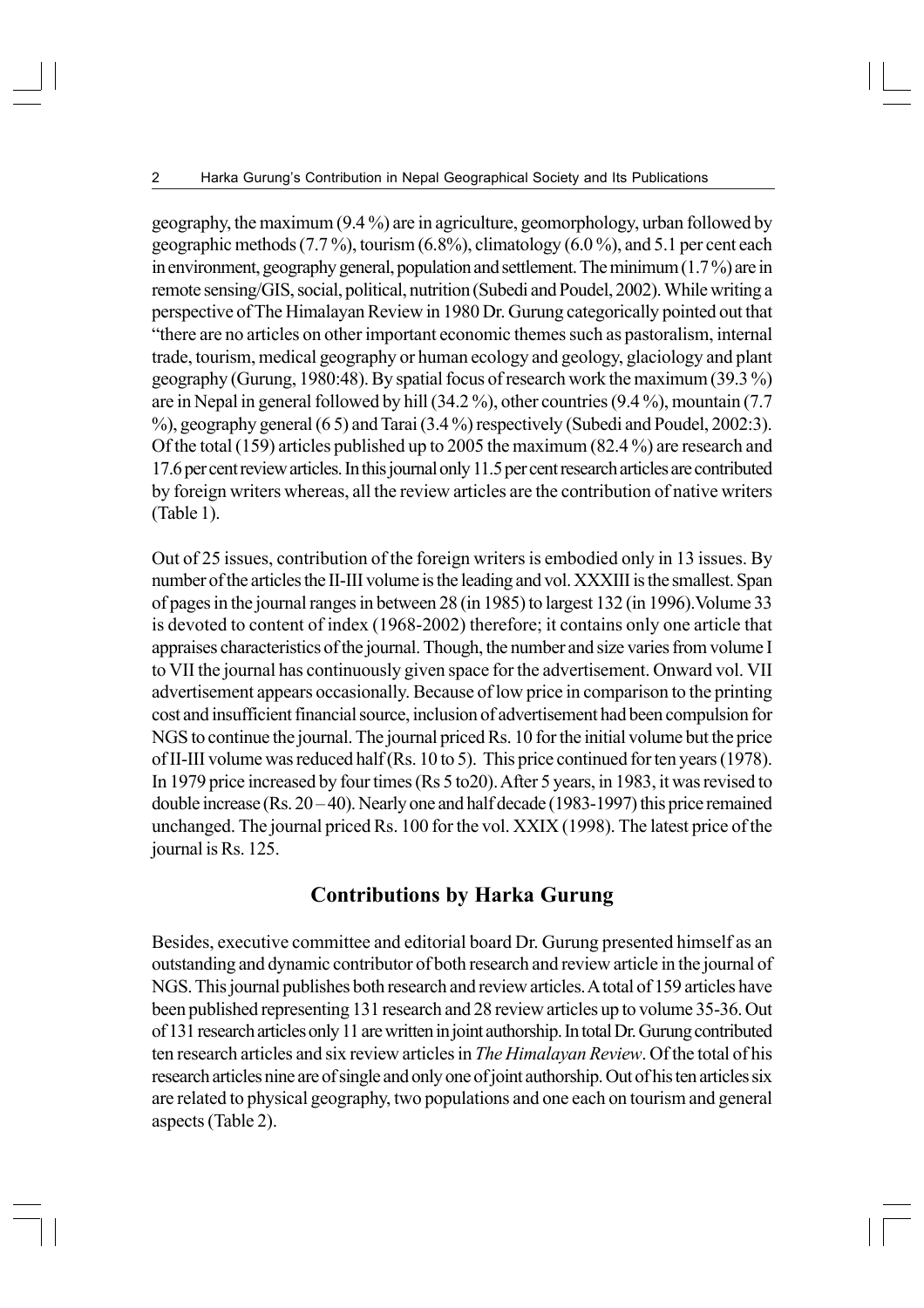| Volume        |                         | Research Articles |                | <b>Review Articles</b> |              |                | Total                   |
|---------------|-------------------------|-------------------|----------------|------------------------|--------------|----------------|-------------------------|
|               | Total                   | Foreign           | Native         | Total                  | Foreign      | Native         |                         |
|               |                         | Writers           | Writers        |                        | Writers      | Writers        |                         |
| I             | 6                       | $\mathbf{1}$      | 5              | 5                      |              | 5              | 11                      |
| $II$ - $III$  | 12                      |                   | 12             | $\overline{3}$         | 1            | $\overline{2}$ | 15                      |
| IV            | 8                       | $\mathbf{1}$      | $\overline{7}$ | $\mathbf{1}$           |              | $\mathbf{1}$   | 9                       |
| $\mathbf{V}$  | $\overline{4}$          |                   | $\overline{4}$ |                        |              |                | $\overline{4}$          |
| VI            | 6                       | 1                 | 5              |                        |              |                | 6                       |
| VII           | $\overline{4}$          | 1                 | $\overline{3}$ | $\mathbf{1}$           |              | $\mathbf{1}$   | 5                       |
| <b>VIII</b>   | $\overline{4}$          | 1                 | $\overline{3}$ | $\mathbf{1}$           |              | $\mathbf{1}$   | 5                       |
| ${\rm I\!X}$  | $\overline{4}$          | $\overline{c}$    | $\overline{c}$ | $\overline{2}$         |              | $\overline{c}$ | 6                       |
| $\mathbf X$   | $\overline{4}$          | $\mathbf{1}$      | $\overline{3}$ | $\overline{2}$         |              | $\overline{2}$ | 6                       |
| XI            | $\overline{4}$          |                   | $\overline{4}$ | $\mathbf{1}$           |              | $\mathbf{1}$   | 5                       |
| XII           | 5                       | 1                 | $\overline{4}$ | $\overline{2}$         |              | $\overline{2}$ | $\overline{7}$          |
| <b>XIII</b>   | $\overline{4}$          | $\overline{2}$    | $\overline{2}$ | $\mathbf{1}$           |              | $\mathbf{1}$   | 5                       |
| XIV           | $\overline{4}$          |                   | $\overline{4}$ | $\overline{2}$         |              | $\overline{2}$ | 6                       |
| XV            | $\overline{4}$          | $\mathbf{1}$      | 3              | $\mathbf{1}$           |              | $\mathbf{1}$   | 5                       |
| XVI           | $\overline{3}$          |                   | $\overline{3}$ |                        |              |                | $\overline{\mathbf{3}}$ |
| XVII-XIX      | $\overline{\mathbf{3}}$ |                   | $\overline{3}$ |                        |              |                | $\overline{3}$          |
| XX-XXIII      | 6                       | 1                 | 5              |                        |              |                | 6                       |
| XXIV-XXVIII   | 10                      |                   | 10             |                        |              |                | 10                      |
| <b>XXIX</b>   | 10                      |                   | 10             |                        |              |                | 10                      |
| <b>XXX</b>    | $\overline{7}$          | $\mathbf{1}$      | 6              | 1                      |              | $\mathbf{1}$   | 8                       |
| <b>XXXI</b>   | 5                       |                   | 5              | 1                      |              | $\mathbf{1}$   | 6                       |
| <b>XXXII</b>  | $\overline{4}$          |                   | $\overline{4}$ | $\overline{2}$         |              | $\overline{2}$ | 6                       |
| <b>XXXIII</b> | $\mathbf{1}$            |                   | $\mathbf{1}$   |                        |              |                | $\mathbf{1}$            |
| <b>XXXIV</b>  | $\overline{4}$          |                   | 3              | $\overline{2}$         |              | $\overline{2}$ | 6                       |
| XXXV-XXXVI    | 5                       |                   | 5              |                        |              |                | 5                       |
| Total         | 131                     | 15                | 116            | 28                     | $\mathbf{1}$ | 27             | 159                     |

Table 1. Nature of Articles Published in The Himalayan Review

The first article of Gurung in *The Himalayan Review* is entitled as Geographic Foundation of Nepal. This is the opening article of this journal. Dividing the discussion into five different sub-topics (natural division, climate, vegetation, cultural process, population and settlement and circulation pattern) Gurung has concisely introduced geographical facts of Nepal, in a descriptive way, without using tables, maps and diagrams. In this article discussion of physical and socio-cultural aspects follows separate sub-headings, but drainage and transportation system are discussed in the single heading circulation pattern. To disseminate geographic knowledge about the kingdom, it is regarded as pioneering article by Nepalese geographers.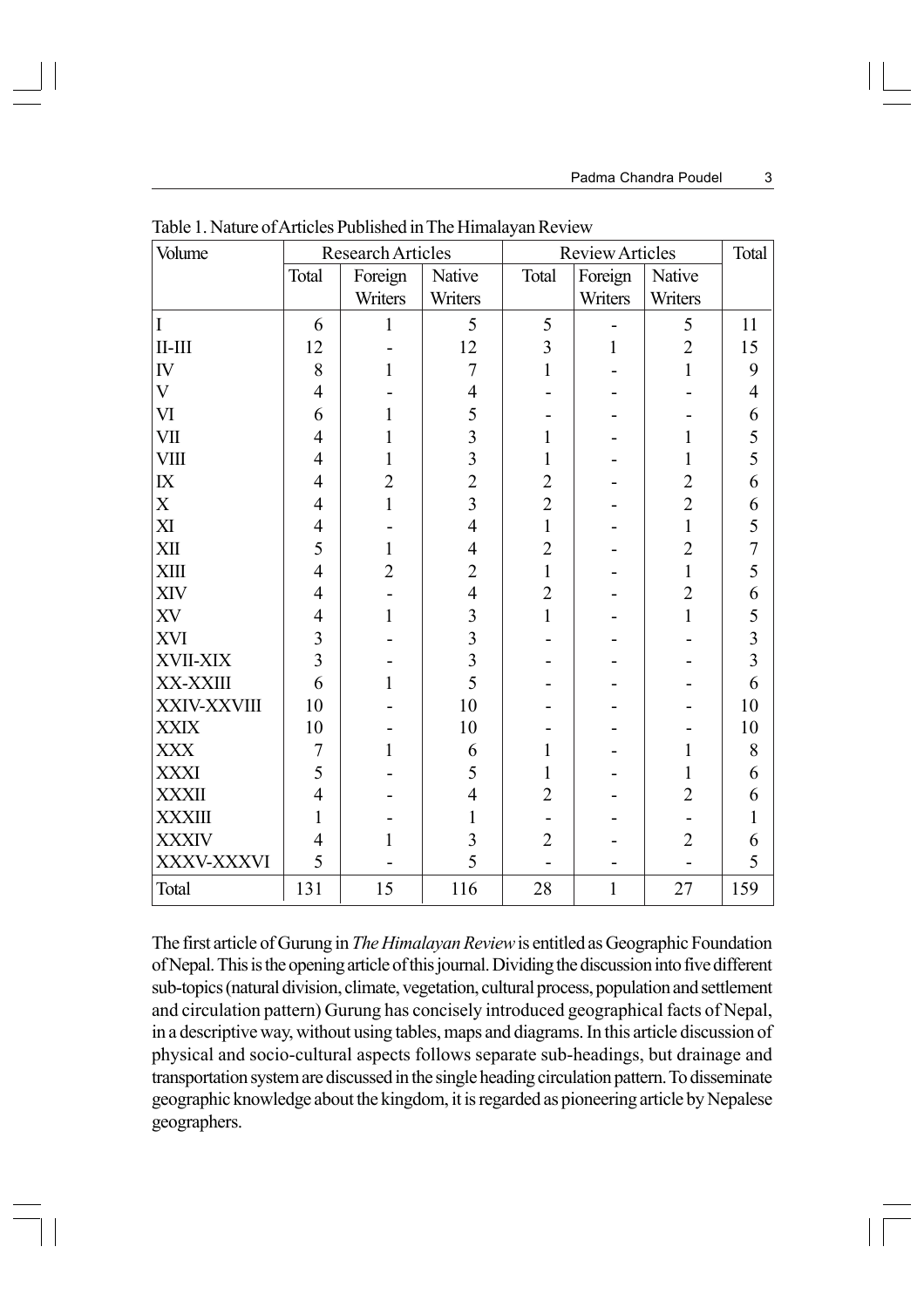| S.N                           | Title of the Articles                         | Volume                     | Year        | Page Covered |  |  |  |  |
|-------------------------------|-----------------------------------------------|----------------------------|-------------|--------------|--|--|--|--|
| <b>Research Articles</b>      |                                               |                            |             |              |  |  |  |  |
| 1.                            | Geographic foundation of Nepal                |                            | 1968        | $1 - 10$     |  |  |  |  |
| $\overline{2}$ .              | Geomorphology of Pokhara Valley               | $\overline{\text{II-III}}$ | $1969 - 70$ | $29 - 57$    |  |  |  |  |
|                               | 3. Pokhara Valley                             | $II-III$                   | 1969-70     | $16-27$      |  |  |  |  |
|                               | 4. Landscape Pattern of Nepal                 | $\overline{\text{IV}}$     | 1971        | $1 - 10$     |  |  |  |  |
| 5.                            | Distribution and Mobility of Graduates        |                            |             |              |  |  |  |  |
|                               | in Nepal                                      | V                          | 1972        | $36 - 60$    |  |  |  |  |
|                               | 6. The Himalayan review: A Perspective        | $\overline{\text{XII}}$    | 1980        | $44-52$      |  |  |  |  |
| 7.1                           | Population Change in Nepal (1971-1981)        | $\overline{\text{XIII}}$   | 1981        | $1 - 18$     |  |  |  |  |
|                               | 8. Landscape Processes in Chure Range,        |                            |             | $1 - 39$     |  |  |  |  |
|                               | Central Nepal                                 | XVII-XIX                   | 1986-88     | (Jt. Author) |  |  |  |  |
| 9.1                           | Developing Lumbini as Pilgrimage              |                            |             |              |  |  |  |  |
|                               | Centre of Peace                               | <b>XXIX</b>                | 1998        | 97-111       |  |  |  |  |
|                               | 10. Pattern of Elevation range in Nepal       | <b>XXXIV</b>               | 2003        | $11-16$      |  |  |  |  |
| <b>Review Articles</b>        |                                               |                            |             |              |  |  |  |  |
|                               | 11. Karan, P.P. & Jenkins, W. M. 1960. Nepal: |                            |             |              |  |  |  |  |
|                               | A Physical and Cultural Geography.            |                            |             |              |  |  |  |  |
|                               | USA: University of Kentucky, Lexington.       | I                          | 1968        | 78-80        |  |  |  |  |
|                               | 12. Hagen, T. 1961. Nepal: The Kingdom in     |                            |             |              |  |  |  |  |
|                               | the Himalayas. France: Kummerly and           |                            |             |              |  |  |  |  |
|                               | Frey, Berne.                                  | I                          | 1968        | 80-82        |  |  |  |  |
|                               | 13. Snellgrove, D.L.1961. Himalayan           |                            |             |              |  |  |  |  |
|                               | Pilgrimage: A Study of Tibetan                |                            |             |              |  |  |  |  |
|                               | Religion. Oxford: Bruno Cassirer.             | I                          | 1968        | 82-83        |  |  |  |  |
|                               | 14. Bista, D.B. 1967. Peoples of Nepal.       |                            |             |              |  |  |  |  |
|                               | Kathmandu: HMG., Department of Publicity      | I                          | 1968        | 83-85        |  |  |  |  |
|                               | 15. HMG/DOP. 1966. Nepal in Maps.             |                            |             |              |  |  |  |  |
|                               | Kathmandu: His Majesty's Governmant of        |                            |             |              |  |  |  |  |
|                               | Nepal (HMG), Department of Publicity.         | Ι                          | 1968        | 85-86        |  |  |  |  |
|                               | 16. Siurikawa, Y. 1971. Himalayas. New York:  |                            |             |              |  |  |  |  |
|                               | Harry, N. Abrams Inc.                         | VII                        | 1975        | 43-44        |  |  |  |  |
| <b>Gurung's Book Reviewed</b> |                                               |                            |             |              |  |  |  |  |
|                               | 17. Gurung, H. 1969. Annapurna to Dhaulagiri: |                            |             |              |  |  |  |  |
|                               | A Decade of Mountaineering in Nepal           |                            |             |              |  |  |  |  |
|                               | Himalaya (1950-1960) Kathmandu: HMG.,         |                            |             |              |  |  |  |  |
|                               | Ministry of Information, reviewed by J.O.M.R. | $II$ - $III$               | 1969-70     | 40-42        |  |  |  |  |
|                               | 18. Gurung, H. 1980. Vignettes of Nepal.      |                            |             |              |  |  |  |  |
|                               | Kathmandu: Sajha Prakashan, reviewed          |                            |             |              |  |  |  |  |
|                               | by Chakramahr Bajracharya.                    | XII                        | 1980        | 87-90        |  |  |  |  |

#### Table 2. Contributions of Harka Gurung in "*The Himalayan Review*"

*Note:* Jt. means joint author.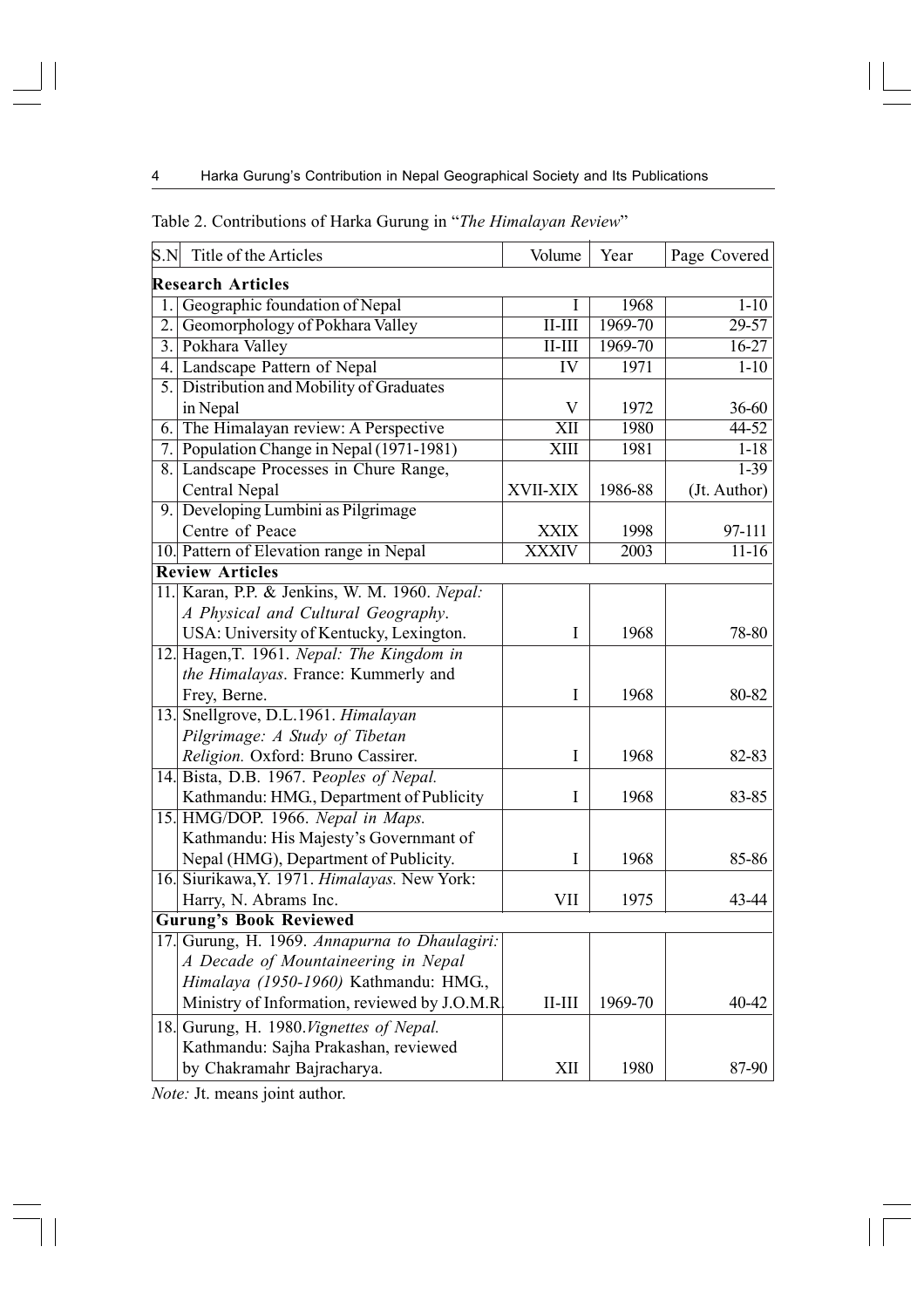Geomorphology of Pokhara Valley and Pokhara Valley are the second and third article of Harka Gurung published in *The Himalayan Review*. Among these the succeeding article is supplement to 21<sup>st</sup> IGU, Nepal Tour, participated by 46 geographers from 12 countries. Nepal Tour was organized by NGS as post-congress field study meeting of the International Geographical Congress held in Delhi ( $1<sup>st</sup> - 8<sup>th</sup>$ , December, 1968). It was the first geographical congress in Asia, which was attended by about 1300 geographers from 71 countries of the world (Vajracharya, 1969:70). The paper Geomorphology of Pokhara Valley was derived from Gurung's doctoral dissertation on "Pokhara Valley: A Field Study in Regional Geography" submitted to University of Edinburgh in 1965 (Gurung, 1968-70:29). This article discusses geographical landscape of Pokhara Valley in perspective of highland and Pokhara Plain. While discussing the landscape of Pokhara Valley Gurung writes "the region south of Annapurna Himal presents one of the sharpest contrasts in landscape. Dissected rugged hills are typical in the mountainous terrain and the individuality of 48 mile<sup>2</sup> plain is accentuated by three-quarters of highland relief. Nature of immediate highlands, their morphometric analysis and the process of plain formation is discussed with theoretical base. In this article Gurung clearly disagrees the basis of lacustrine formation idea of Hagen and extra regional alluvial or glacio-fluvial deposition concept of Glennie and Ziegler and presents strong theoretical basis for the formation of Pokhara plain. He considers climatic changes and gravel deposits as a legacy of a peri-glacial past. These discussions are supported with three maps and three photographs. Gurung's academic in-depth and theoretical strength in analyzing geomorphological processes is clearly reflected in this article.

The article entitled "Pokhara Valley" is the third contribution of Gurung's in *The Himalayan Review*. In this article discussion follows systematic approach of analysis – location, structure, geomorphology, hydrology, climate, vegetation, soils, in physical aspects and population, health and education, cultural, settlement, circulation, agriculture, livestock, industry and land-use in human aspects followed by conclusion and recent development. Relating physical and socio-cultural aspects Gurung writes "though humid and malarial conditions conspired to make the lowest elevation (*bensi*) less favourable for permanent occupation, the subsequent movement of population to the '*bensi'* level was forced by the decrease of man/land ratio in the hills with increased population, and the trend has been accelerated recently by the extensive programme of malaria eradication. Technological innovations and central function of Pokhara Town has further enhanced the importance of the plain for hospitality. The completion of 128 kilometer Sunauli-Pokhara (Siddhartha) highway, and 200 kilometer Pokhara-Kathmandu (Prithwi) Highway, initiates far reaching transformations in the economy of the region" (Gurung, 1969-70:22-23).

Landscape pattern of Nepal is the next article of Gurung published in the journal of Nepal Geographical Society. This study introduces landscape pattern of Nepal in seven subunits, untitled, and numbered only in Roman numerals. Discussion in the article began with landscape pattern of Churia Range followed by *Pahar Zone*, Trans Himalayan *(Bhot)*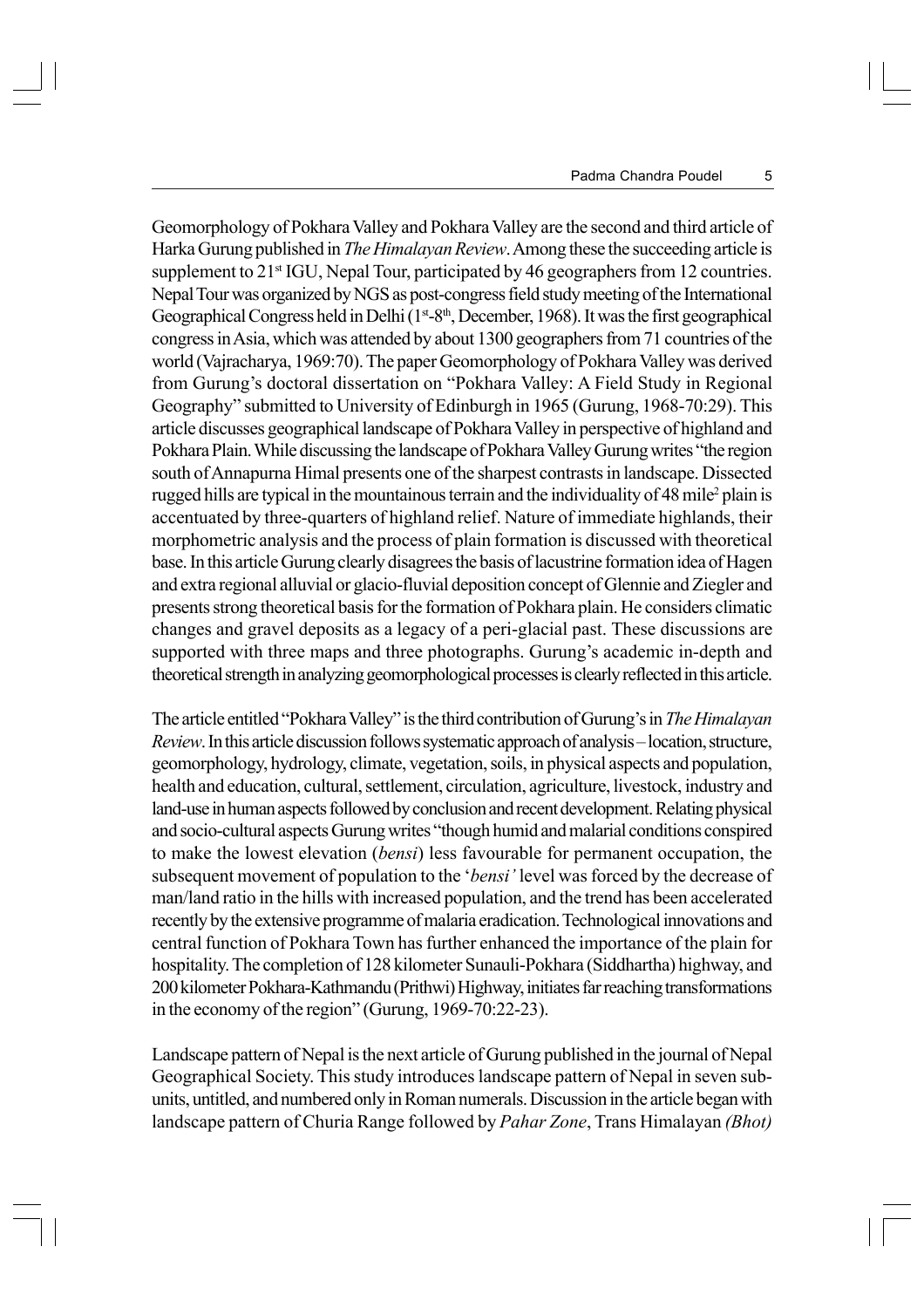Valleys and Main Himalaya. In latter part of the article, analysing landscape pattern on the basis of drainage system Gurung presents his academic argument based on plate tectonic theory in explaining the formation of young fold mountain, Churia Range, and how its formation is linked with the great Himalaya and Siwalik. He argues that mountain landscape is not only barrier but also opportunity and writes "the mountain ranges do act as natural barriers among the various regions of the country but the rivers traversing down the mountain to the plain not only shape the landscape but also articulate circulation of man, materials and ideas. It is not without significance that the Nepalese defy the imposing mountains that divide them and sanctify the fertile rivers that unite them" (Gurung, 1971:10).

In the succeeding article Gurung has changed the theme of writings from physical (continuous from  $1<sup>st</sup>$  to 4<sup>th</sup>) to social geography "Distribution and Mobility of Graduates in Nepal". In absence of regular inventory and up to date list of graduates, the study assumes that ten per cent graduates failed to register in the voter list of 1971 National Panchayat election. Therefore, it estimates the number of graduates to be around 10,887 and discusses distribution by geographical region and subject. Mobility of the graduates is analysed by metropolitan hinterland, flow, employment in different offices and development institutions like education and health. Reflecting the distribution and mobility of graduates Gurung writes "over 60 per cent of graduates are reported in Kathmandu Valley. Of the total, the capital region claims that 77 per cent engineers followed by 73 per cent general science, 72 per cent commerce, 67 per cent law, 81 per cent education, 59 per cent medicals, 54 per cent liberal arts, 45 per cent agriculture, and 33 per cent veterinary graduates. Out of the total 39 Ph. D's only two are working outside the capital region". The study is supported by nine tables and 12 maps. Table nine is extended to the span of four pages and maps exceed double page size of the journal.

In 1980 Gurung reviewed The Himalayan Review published during first decade (1968- 1979) entitling the article as "The Himalayan Review: A Perspective". It attempts to review the progress and content of *The Himalayan Review,* during its first decade of publication. In this critically reviewing the journal Gurung has written "the journal was appropriately titled. Its regular publication must be considered a noteworthy effort in the light of mortality and morbidity of most professional journals in Nepal". Analysing shape and size, contributors, content by theme and area, classification by aspect, Gurung write a suggestive note. He wished *The Himalayan Review* be perfect in physical quality and balance in published research articles both in theme, coverage of different regions of the country. The section on book review should be considerably expanded. In his own words "the size and format should be kept uniform and the journal has over represented Kathmandu Valley while other larger regions have been neglected. This situation needs to be rectified by publishing more articles of other areas". Subedi and Poudel (2002) reviewing the journal in 2002 appreciating Gurung idea write "after two decades since this article was published, it appears that the statement of Gurung still holds'. In this article Gurung initiates Nepalese geographers to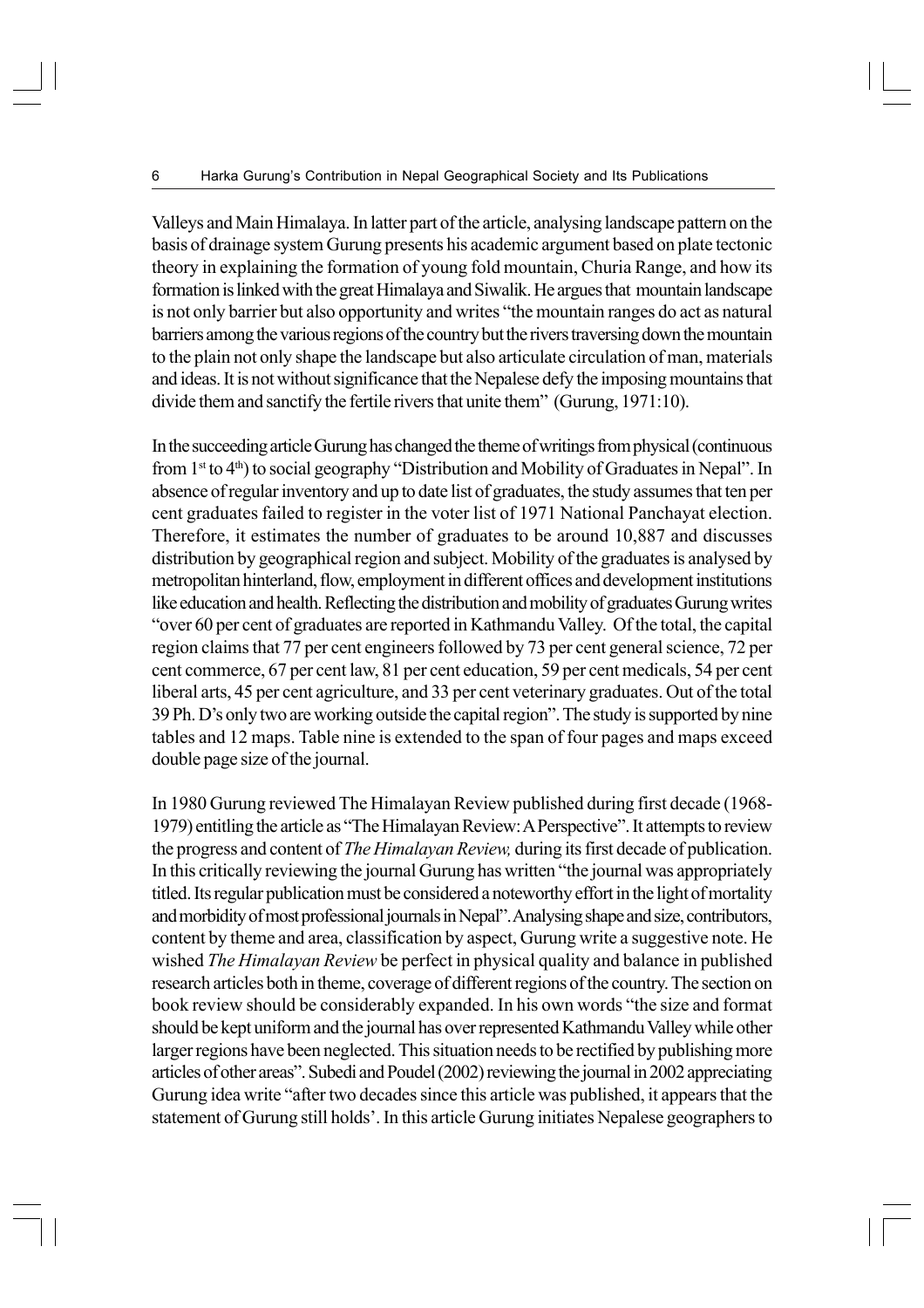contribute in missing themes such as water resources, environmental stress, land use change, population dynamics and air transportation (Gurung, 1980).

Population change in Nepal (1971-1981) is the seventh article of Dr. Harka Gurung embodied in *The Himalayan Review*. This study considers change in district boundary as the important factor for population change in Nepal. On the basis of census data of 1971- 1981, the study analyses absolute and percentile change by district and development regions. The east-west aspect is examined on the basis of three major river basins and north south by ecological regions and geographical component with the support of three maps, one figure and six tables. Analyzing population change of Nepal by geographical regions Gurung points out that "population increase was most pronounced in the eastern and western parts of Terai region followed by Inner Terai districts and some hill districts, with extensive low valleys. Population increases in most of the hill districts have moderate where as mountain region have marginal increase". (Gurung,1981:14).

The  $8<sup>th</sup>$  article of Gurung's published in the journal is "Landscape Change in Churia Range: Central Nepal" in joint authorship. It is the lengthiest article of The Himalayan Review published from 1968-2005. Out of the total eighty pages of volume XVII-XXIX this article covers 48.8 percent of the journal. It has analysed geomorphic processes, prevalent land forms and land-use of four sample localities covering an area of 387 mile<sup>2</sup>. Under physical aspects geology, climate, vegetation, drainage network, drainage basin morphometry, erosion processes, and depositional forms are discussed. Similarly, settlement, resource use and perception and land use are discussed under human aspects. Four figures, seven maps, five photographs and ten tables have supported the analysis of the study. On the basis of the study the writers suggest that in the mountainous country Nepal there is need for a more indepth study based on at least one year investigation with sufficient financial support and necessary scientific equipments.

After a decade Gurung's again has contributed an article in "*The Himalayan Review*" focusing on pilgrimage tourism and concerned development planning. This article is entitled as "Developing Lumbini as Pilgrimage Centre of Peace". It is a revised version of the keynote addressed given at World Buddhist Summit, held at Lumbini during 30<sup>th</sup> Nov.2<sup>nd</sup> Dec.1998. In the preceding section the article deals with the setting, historical and archeological overview of Lumbini, and in the succeeding section review of development efforts, donor contribution and aspects towards fulfillment have been discussed. Gurung attempts to draw attention to the importance of Lumbini and writes" over two millennia age, the plain around Lumbini harbored a rich civilization. There should be many more sites lying underground beyond our ken. Monuments and materials have become victims of political turbulence and natural ravages. The ideas and philosophy profounded by Buddha, son of that soil is now central to belief of a major portion of the mankind. However, developing Lumbini as a place of pilgrimage and peace is indeed a challenge. The fulfillment of this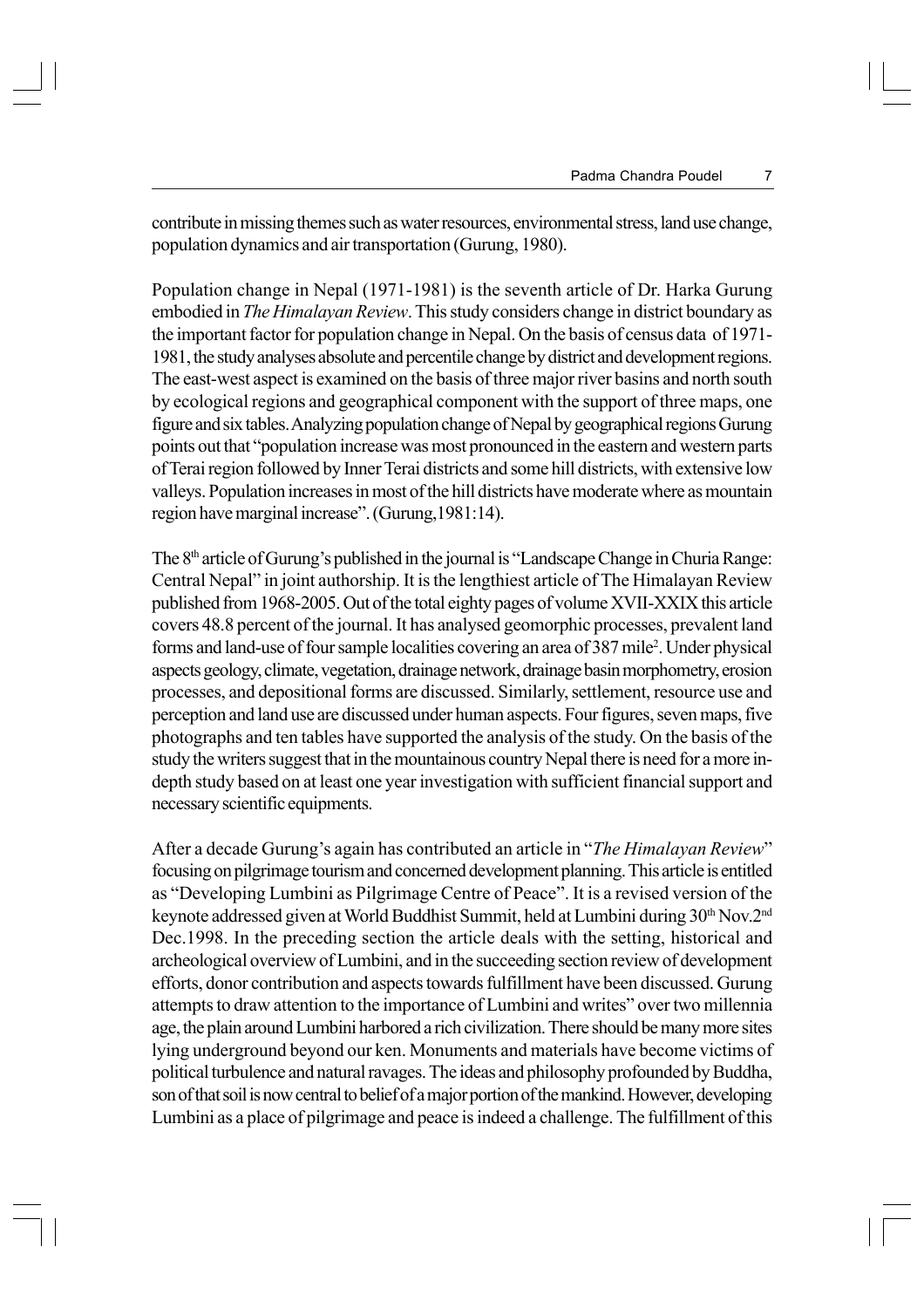novel endeavor should consider some practical measures like review, necessary modification, judicious phasing of development activities and follow-up of the archaeological work. But commitment, co-operation and mobilization are the pre-conditions" (Gurung, 1998:110). Four tables and a map included in the article have notably supported to draw the attention of the readers.

Pattern of elevation range in Nepal in the last article of Harka Gurung published in *The Himalayan Review*. In this research article pattern of elevation levels are described in two perspectives longitudinal (north-south) and latitudinal (east-west) and two hierarchies' regional level and district level. The study analyses elevation ranges of all 75 districts of Nepal, dividing elevation into seven different ranges at an interval of 500 meter with minimum and maximum level below 500m and over 6,000m. Four tables in the text and two tables as annex and one map have made the article more analytical and interesting.

# **Review Articles**

There exists co-incidence that the research article and review article contributed by Dr. Harka Gurung in *The Himalayan Review* follows almost the same type of sequence by nature of subject. He contributed half a dozen review articles, of which five are embodied in the first volume of the journal. Most of the books he reviewed are related to physical aspects of geography of Nepal written by the foreign writers (Table 2).

'Nepal: A Physical and Cultural Geography' written by Karan and Jenkins is the first book reviewed by Gurung. He might have given this priority to review this book because it was the first comprehensive geography of Nepal based on reconnaissance and land-use aerial survey of the country. Critically reviewing the book Gurung has pointed out that the book contains numerous statements that are either over-generalizations or factual errors or ill founded mainly in the analysis of northern boundary and climate of the country. He writes land form characteristics have not been fully dealt with. Folding maps are wrongly grided. It does not represent administrative units and fails to describe cultural matrix, ethnographic and linguistic zone reliably. This book provides a good chapter on population. These expressions of Gurung's amply reflect his commanding knowledge on different geographical aspects of Nepal. Though the review includes several weakness of the writers but in the succeeding section of the article Gurung appreciates the book as "If there are inadequacies in the book, these are obvious in a pioneer work on a complex area. The high standard of cartography and a bibliography over 235 items are the main assets of the book" (Gurung, 1968:80).

The second review is on the book 'Nepal' which was written by Toni Hagen, on the basis of extensive travel as geologist that presents the best introduction to Nepal. Gurung comments Hagen on physical aspects like orogenesis, climate and vegetational characteristics.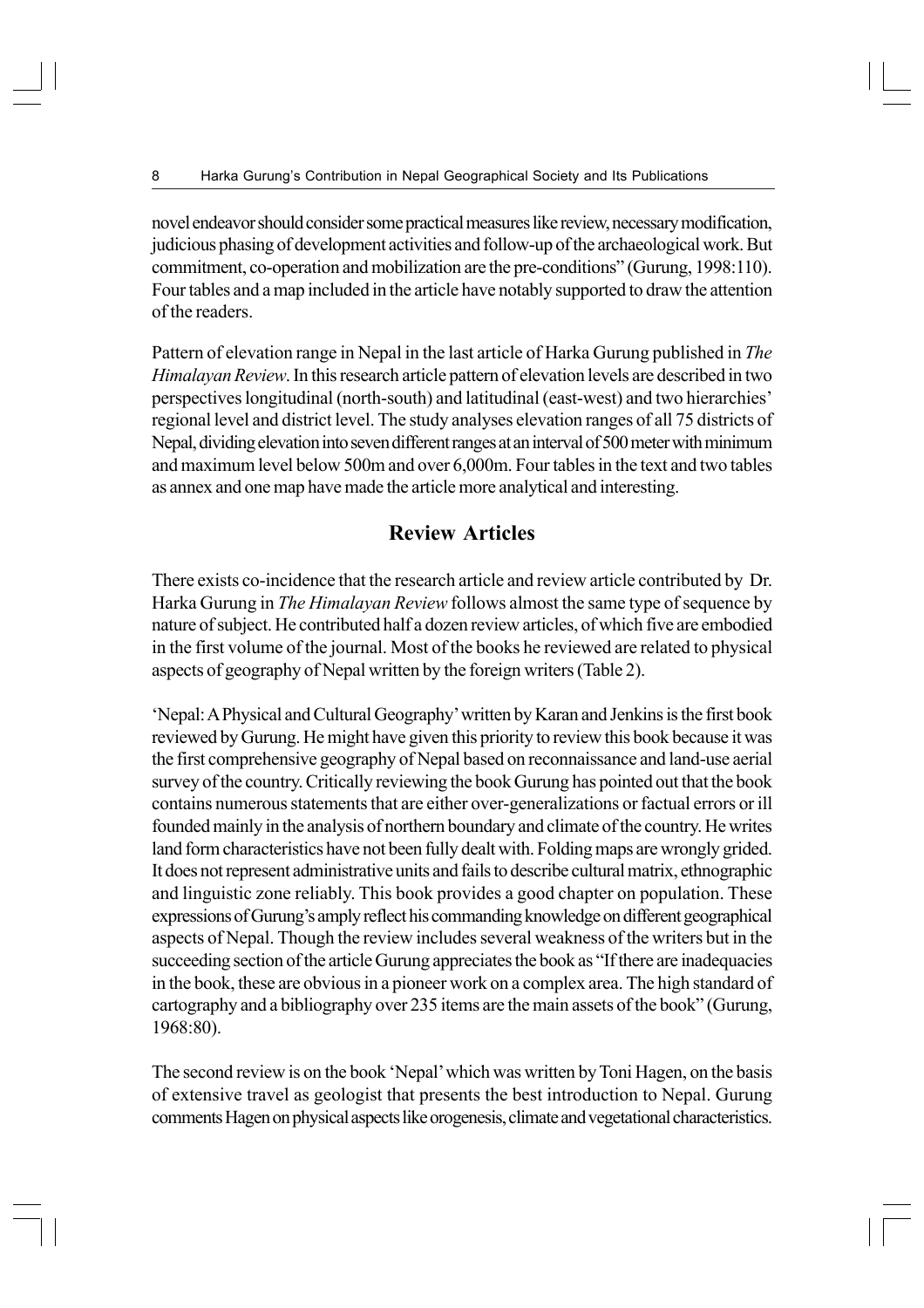He further appreciates the author about economic development and highly selective photographs that covers diverse aspects of the country. This indicates Gurung's in-depth knowledge in physical aspects of the country and interest using photography as a tool of geographers. He writes "the book is well-conceived and remains the best introduction to Nepal" (Gurung, 1968:80).

The next book review contributed by Harka Gurung in "*The Himalayan Review"* is Himalayan Pilgrimage authored by Snellgrove (1961). The book is the out come of the author's extensive travel through the trans-Himalayan region of Nepal over 17,000 feet in altitude and interest in Tibetan Buddhism. Reviewer appreciates the author for the classification and analysis of shrine, Gompas and place names. Gurung writes that Snellgrove fails in specifying particular settlement located at higher altitudes though the author cogently stresses the unity of diverse cultures in Nepal (Gurung, 1968).

Comprehensive mosaic of the diverse elements that make-up the Nepalese society reflected in the book entitled "Peoples of Nepal" written by Bista in 1967 is the next review of Harka Gurung in *The Himalayan Review* (Table 2). Dividing the country into three parts by geographic characteristics, the book discusses the various tribal, caste and local groups within a broad frame-work. Reviewer has put his very low voice on comments of the book. Gurung praising Bista writes 'the author has done a praiseworthy job of collecting to much material and introducing people and society of Nepal and succeeds in drawing a bold relief of the main features'.

Gurung has reviewed the book *Nepal in Maps*, published by Department of publicity, HMG, in 1966 (Table 2) that contains 26 maps dealing with physical, cultural and economic aspects of the country. Twenty five tables in the book show comparative progress of Nepal. Carefully reviewing the book Gurung expresses his view that the book might be taken as an authoritative reference work which it is not because most of the maps bear no scale, boundary shown in the map are not authoritative, physical map is misleading by its tone value, landuse map is over simplified, place names are misspelled, rivers alignment are not proper, rainfall, population, economic, transport maps does not tally to the data. Therefore, these obvious errors must be carefully edited to regard its authoritative reference.

A photographic book entitled Himalayas authored by Yoshikazu Shirakawa (Table 2) that contains 119 photographs (91 colours and weigh 5.4 kg) and four maps was reviewed by Gurung in volume VII of T*he Himalayan Review*. The photographs of the book include Nepal Himalayas (54), Punjab Himalaya (18), Sikkim Himalayas (31), and Hindu Kush Range (16), taken during author's trek to the Himalayas. Gurung reviewing the book writes "apart from minor errors in place names and date the book succeeds well in conveying the magnitude and mood of the Himalayas. To the average readers the price of the book US\$ 100 is as stupendous as the mountain themselves.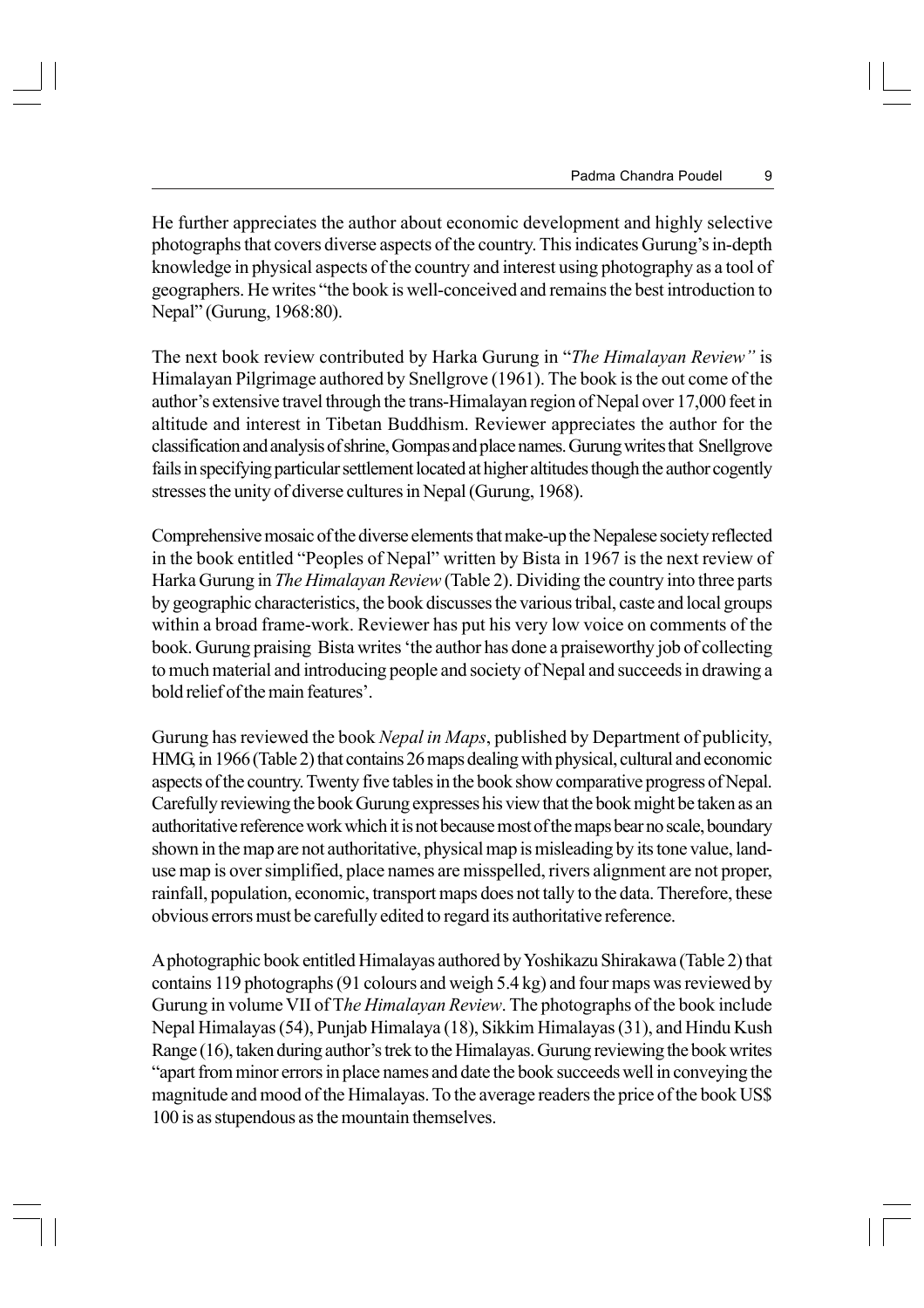### **Gurung's Books Reviewed**

Numbers of books contributed by Dr. Harka Gurung have been published. However, only two books have been reviewed in *The Himalayan Review.* The first book Vignettes of Nepal (Gurung, 1980) published by *Sajha Prakashan* was reviewed by Chakramehr Bajracharya in 1980. The reviewer writes "this book has filled rarity of perceptive travel account in Nepali geographic literature". The book is extended in the span of 435 pages and twenty chapters with 11 colour and 14 black and white photo plates, bibliography, glossary and index. Regarding the book Bajracharya prefer to write "the book is not merely a travel account as travel accounts go, but a perceptive exercise in diverse geographical, social, economic and developmental manifestations of Nepal whose chapters are organized geographically from west to the east". He writes the book introduces to the readers a wide range of environmental conditions, type of vegetation, land-use, exotic scenic attraction between tropical plain and the alpine height of Nepal.

Gurung's book on "Annapurna to Dhaulagiri: A Decade of Mountaineering in Nepal Himalaya (1950-1960) was reviewed by J.O.M.R. in volume II-III of *The Himalayan Review* (Table 2)*.* Regarding the book the reviewer writes "this little book is basically a concise history of mountaineering in Nepal and is especially welcome at this time, co-inciding as it does with the publication of HMG's regulations for mountaineering in Nepal and the opening of the mountains after a lapse of three years to foreign expeditions. The book is well produced and printed, with few miss-prints and poor printing of black and white photographs. Reviewer has made correction of wrong date of expedition team leader and route in the sprit of segmentation rather than criticism. Reviewer appreciates and writes "the book is a tribute to Dr. Harka Gurung that on the one hand his book should encourage such careful consideration, and on the other that this same examination should reveal so few errors and minor in accuracies".

### **Gurung in Other Publications of Nepal Geographical Society**

In 2002 NGS published a book entitled "Pokhara Valley: A Geographical Survey" written by Dr. Harka Gurung based on his Ph. D. thesis submitted to university of Edinburgh, Scotland in 1965. This research was undertaken as a Colombo Plan scholar of HMG under the supervision of Dr. Arthur Geddes. The book is published in the span of 97 pages the book includes 7 chapters, 16 tables, 10 photos plates ( 8 colour and 2 black white), 36 maps and diagrams. It is soft covered and costs NRS 300.

This book covers various physical aspects such as structure, relief, drainage, climate, biogeography and soils. Similarly various cultural and economic aspects such as cultural area, settlement, population, growth of Pokhara town and land-use of Pokhara Valley has been systematically analysed and synthesized. Major portion of the book was published in two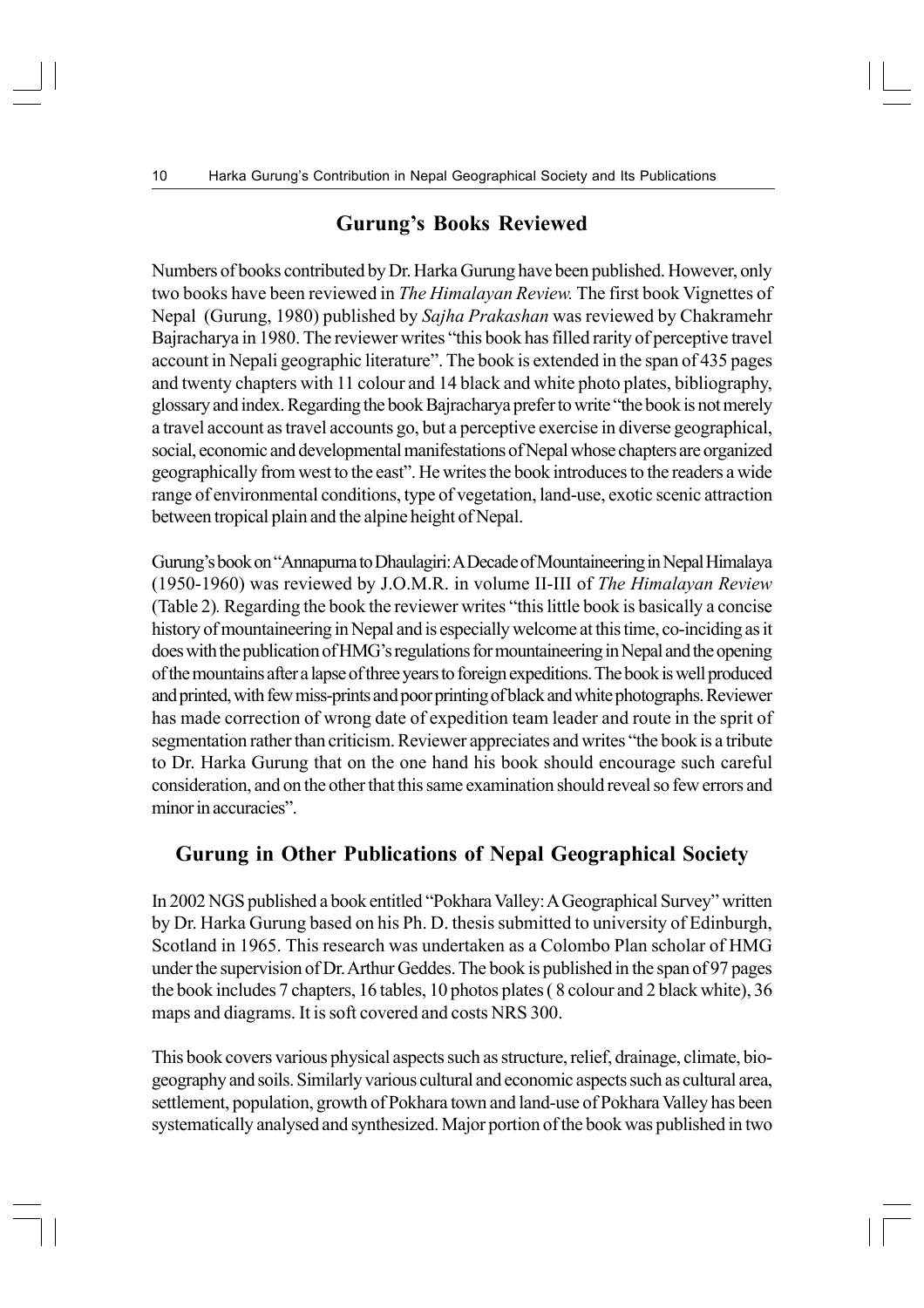articles of *The Himalayan Review*vol II-III. Half of the text of the book is already included in these articles. The photographs maps, and detail tables have made the book more interesting and proved Gurung's versatile nature and capacity of geographical inquiry, interpretation, theoretical explanation and factual presentation. Therefore, it deserves importance though the writings was prepared and submitted for academic degree before 36 year of the publication in the book form. Gurung has shown unforgettable affection to the Nepal Geographical Society providing the opportunity of publishing the book without any investment and efforts. Therefore, Prof. Malla president of NGS has written in the foreword of the book "his assurance of a certain percentage of the sales proceeds to NGS is highly appreciated".

Mountain environment and landscape change (Table 2) is the latest article of Harka Gurung published by NGS. This article is the key note address delivered by Gurung in a national gathering of Nepalese geographers organized by NGS in Pokahara during 4-5 Jan. 2004. Dividing the speech into four sub-topics- what is mountain?, terminological traverse, conceptual clarification and landscape change Gurung not only sets the theme of the conference but also exemplifies the spatio-temporal dimensions that geographers should focus upon considering Nepal's environmental and social diversity. Using repeated photographs of Taranche, Lamjung (his birth place) for 40 years span (1962-2002) he clearly demonstrate how the changing landscape in central hill of Nepal is the out come of the interplay between natural and cultural processes in which the former remains dominant even if the latter seems more apparent (Gurung, 2005:17).

#### **To Conclude**

Dr. Harka Gurung has become immortal by his academic contribution to the nation, Nepal Geographical Society, its journal and other publications. His contribution of research and review articles in diverse and multitfarious fields of geographic studies clearly provides academic awareness and direction to the Nepalese geographers and their publications. However, the study and analysis of physical aspects of geography have been his main interest of thrust in the publication of NGS. Dr. Gurung's earliest (1968) and the latest (2003) research articles embodied in the publication of NGS are both focused on physical geography. Even in review articles he has given more focus on physical geography. Comparatively though little in number, his writings on socio-cultural aspects of geography also covers diverse fields. These works of Dr. Gurung's and straight forward writing and viewing mountains and natural diversity as resources are equally noteworthy for making academic awareness of both professional researchers and vocational in general and geographers in particular. Therefore, Gurung's contribution in the publication of NGS have been perennial source of inspiration to students, researchers and others who are interested in geography and social and developmental issues of Nepal.